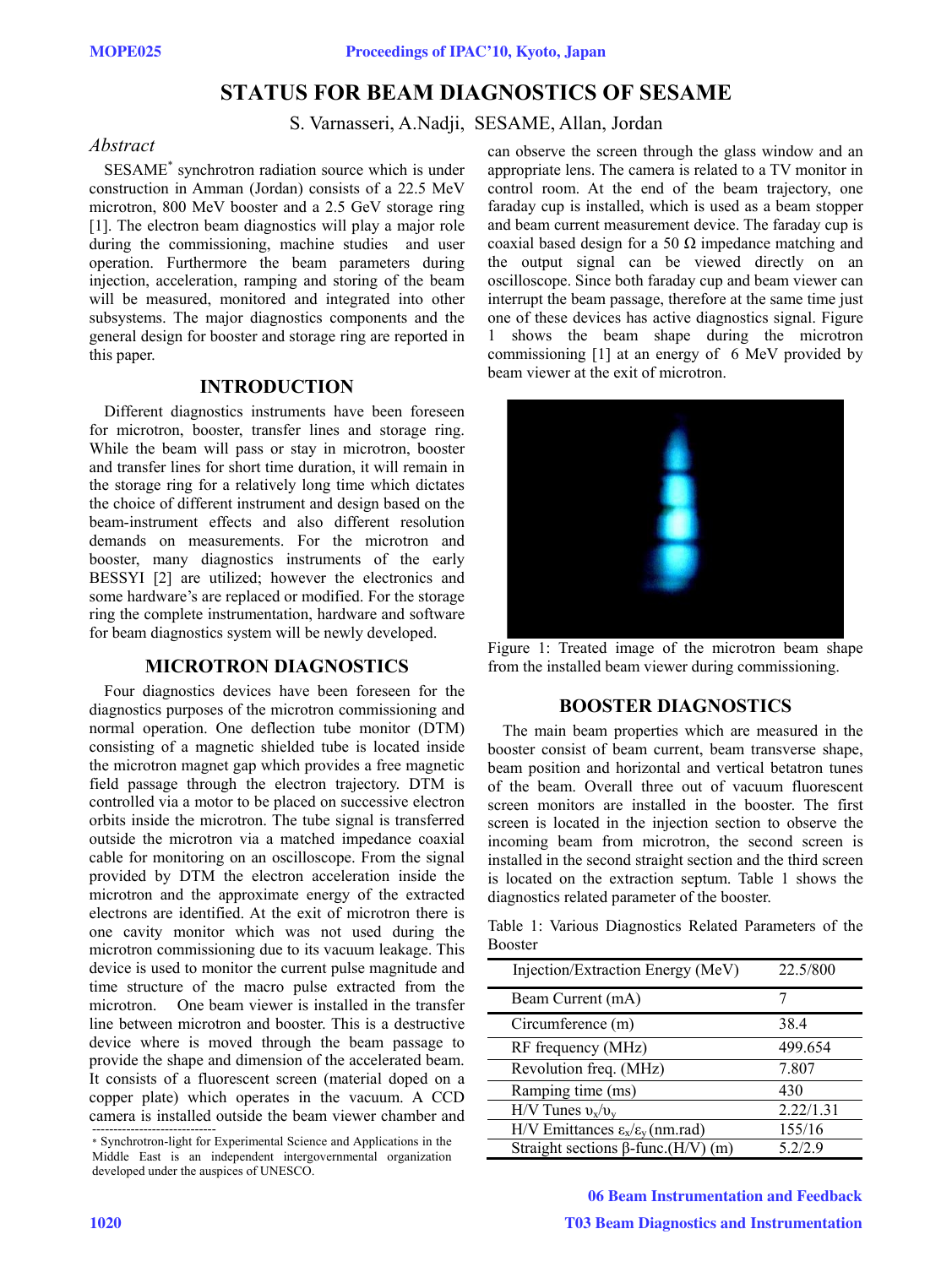There are five beam position monitor (BPM) blocks for the purpose of beam position measurement. Three of them are designed as stripline electrodes and the other two are the button type electrostatic pick ups. Since the booster BPM block diameter is relatively large (150mm) compared to the beam displacement, and on the other hand the electrode locations in horizontal and vertical planes are symmetric, we expect a linear response from the BPM difference over sum values and in the same time a small sensitivity to the beam displacement. The 2D analysis confirms the expectation of the linearity and sensitivity of the BPM sets of the booster (see figs 2, 3). The coupling between horizontal and vertical reading for a maximum beam off-centre of 10mm is 2.2%. The BPM sets sensitivity in both horizontal and vertical planes is as small as 2.7%.



Figure 2: Map position for booster BPM blocks.



Figure 3: Booster BPM sensitivity curve for vertical plane.

One stripline block with four electrodes also located in the fifth straight section is dedicated for the tune measurement purpose. This stripline block can shake the beam in horizontal and vertical directions to give the information on betatron tunes on both planes. The booster

T03 Beam Diagnostics and Instrumentation 1021

is operating at 1 Hz repetition rate with a ramping time of 430ms. The designed BESSYI beam current of the booster is 7mA, but lower beam current is to be considered in case of different injection and acceleration efficiency of the booster. Analysis of the BPM signal level for different beam current and displacement from centre is carried out. Fig. 4 shows for 1 mA beam displacement of 10mm, the minimum signal level from the electrode goes to -47 dBm which is considered together with the cable losses for electronics detector input signal level issues.



Figure 4: BPM signal level for various currents.

The booster stripline electrode length for both tune measurement and beam position monitoring is 14.5cm, while due to different functionalities of the two types, the characteristics impedance of them are  $15\Omega$  and  $50\Omega$ respectively. Fig.5 shows the transfer impedance changes with frequency for the booster stripline sets of beam position monitoring. The bode diagram of magnitude and phase response for the button type BPM sets is shown in Fig. 6.



Figure 5: Stripline Transfer impedance versus frequency.

 One Beam current monitor (BCM) is located in the RF straight section of the booster. This current monitor will provide the average beam current data during the beam acceleration. Together with the beam current values available in the two transfer lines, one from microtron to the booster, and the other from booster to the storage ring,